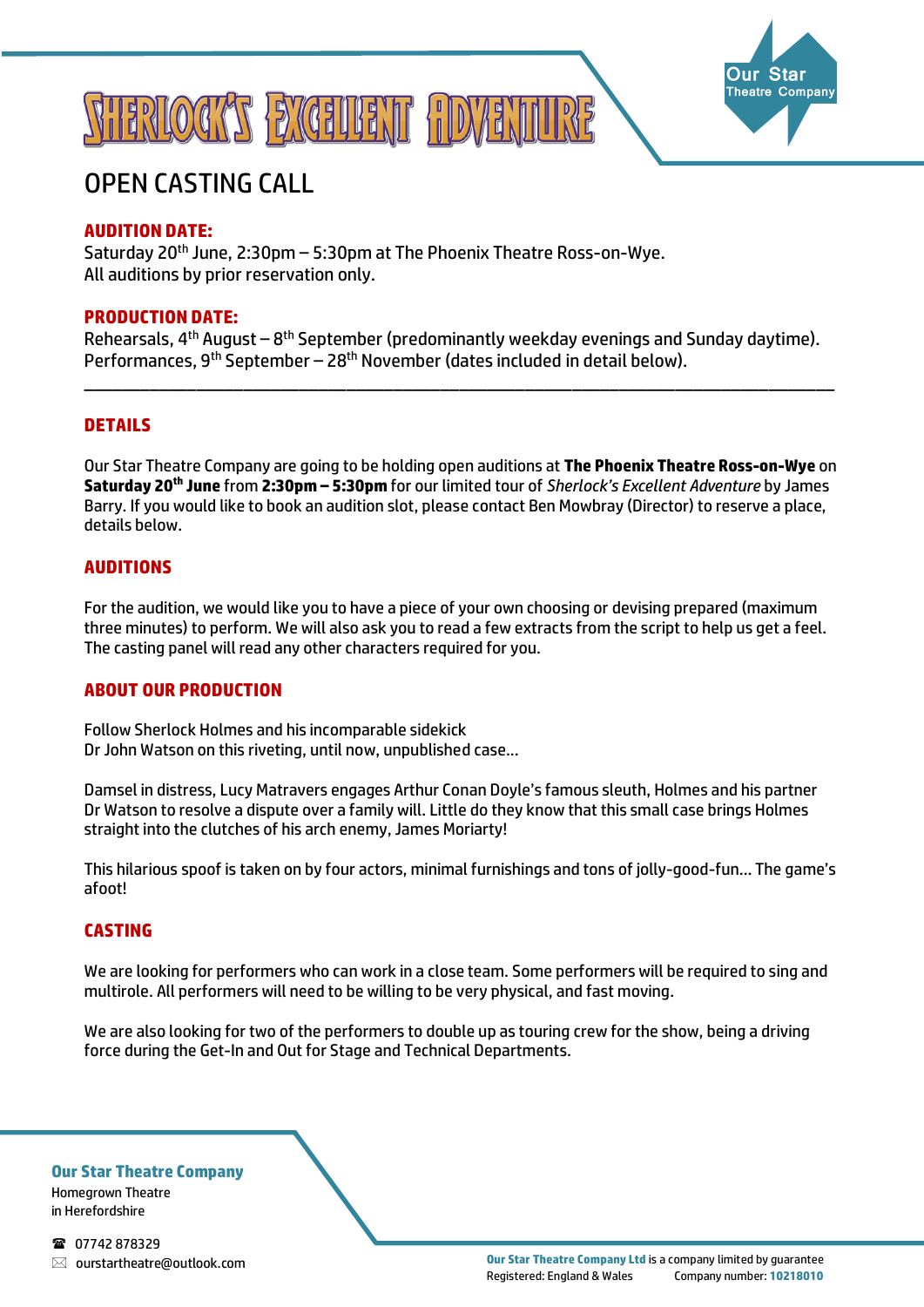

# **CHARACTERS**

**Sherlock Holmes** – London's most infamous detective. Dashing and brilliant.

**Dr John Watson** – A cultured, intelligent man. Assistant to the great Sherlock Holmes.

**Lucy Matravers** – Damsel in distress. An attractive young lady in need of assistance.

**Mrs Hudson, Mrs Hudsonsister, Mee Noh Lai & James Moriarty** – The landlady, housekeeper, a Chinese mystic and Sherlock's arch nemesis, all played by our remaining actor.

*2m, 1f, 1m/f*

# **REHEARSALS**

The rehearsals will be fairly intensive. We will begin in early August, break in the middle for a week of holiday, and return through to the first performance on Wednesday 9<sup>th</sup> September.

Rehearsals would be three/four times a week during the evening, and Sunday afternoons. From Saturday 5<sup>th</sup> September, rehearsals would be every day for Dress and Techs.

Rehearsals would take place at Bosbury Old Boys School HR8 1QT. Dress and Tech rehearsals would take place at The Phoenix Theatre Ross-on-Wye HR9 5HT

# **PERFORMANCES**

Please see performance dates below:

#### **September**

Wednesday 9th – Saturday 12th (2 shows on 12th), The Phoenix Theatre, **Ross-on-Wye** Saturday 19th, The Conquest Theatre, **Bromyard** Friday 25th & Saturday 26th, **Bosbury** Parish Hall

**October** Thursday 8th – Saturday 10th, The Norbury Theatre, **Droitwich** (Studio)

**November**

Wednesday 25th – **Putley** Parish Hall Friday 27th – The Cotswold Playhouse, **Stroud** Saturday 28th – The Kings Theatre, **Gloucester**

# **COMMITMENT**

As with any production, we would have to make sure that you were 100% available for ALL performances and ALL rehearsals on the week of 30th September. They are already booked and not flexible. We understand that things crop up during the rehearsal period that cannot be avoided, so if you had to miss the odd rehearsal, let us know at your earliest convenience and we'll endeavor to work around it.

*Please only audition if you are prepared to commit to the dates and locations of the tour.*

**Our Star Theatre Company**

Homegrown Theatre in Herefordshire

1 07742 878329